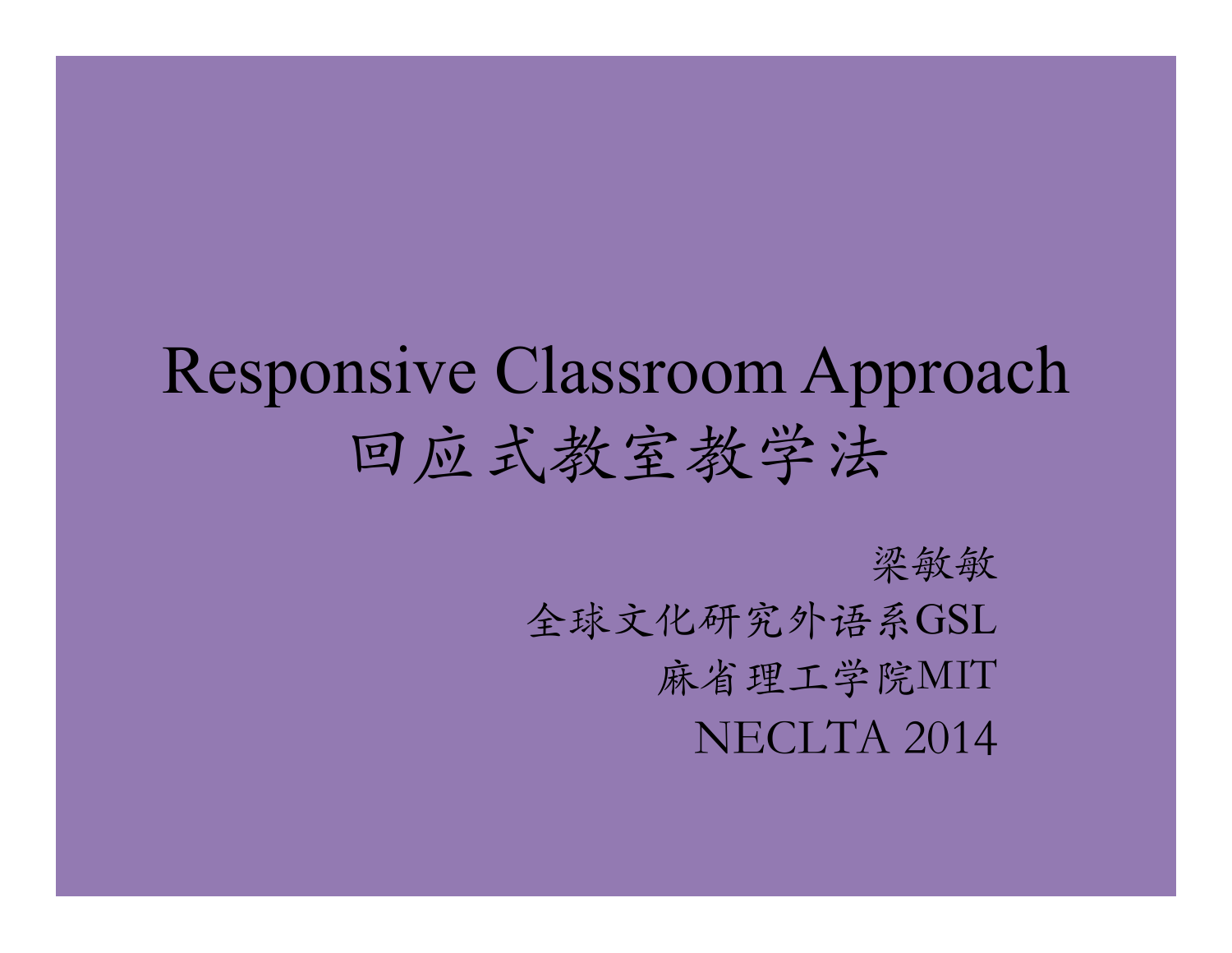### 课堂教学理念

- Welcoming Environment
- Effective Modeling
- More Student-Centered Approach
- Setting Students up for Success

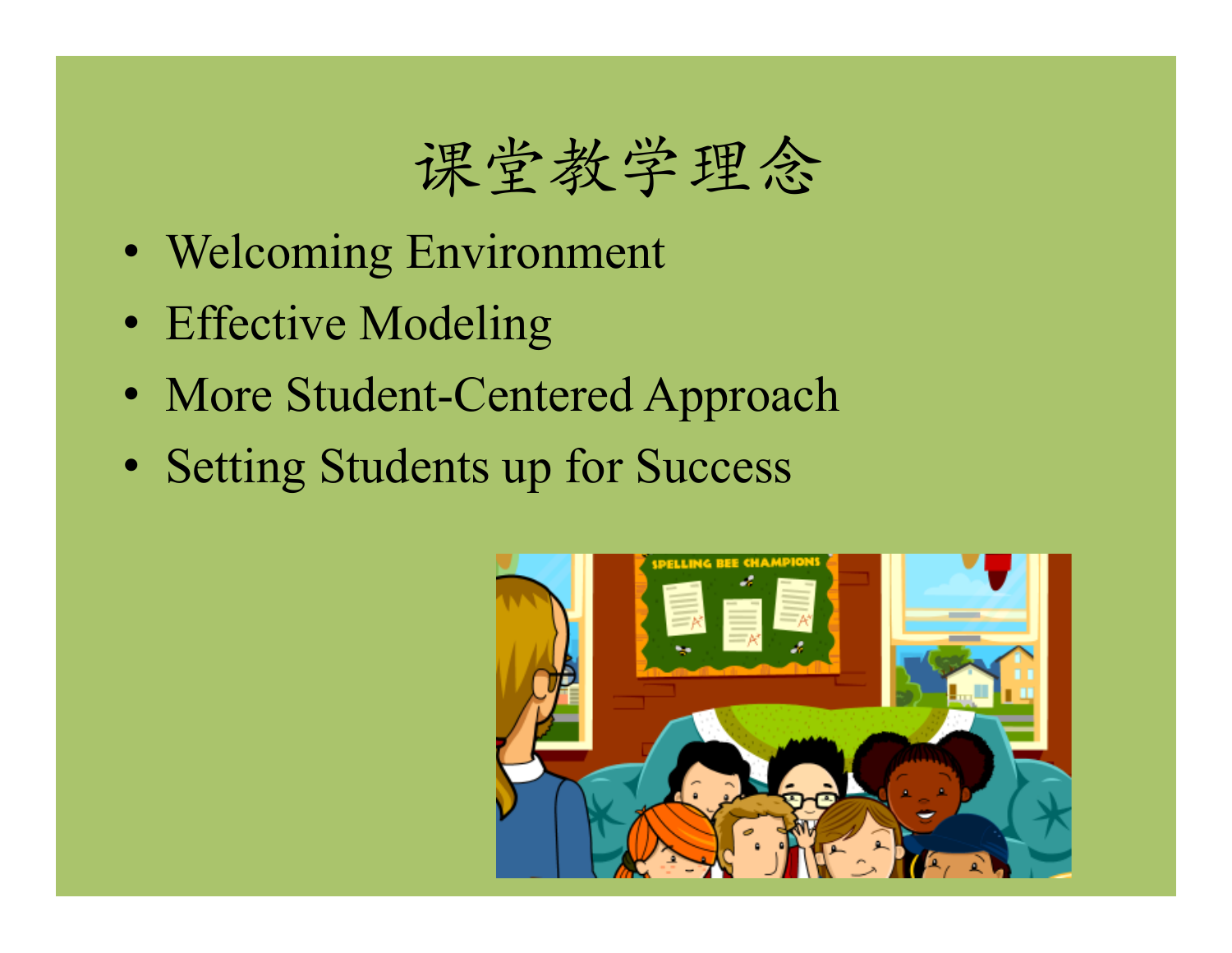### 回应式教室教学法

Responsive Classroom

- Generally Apply to K-8
- It is a way of teaching that emphasizes social, emotional and academic growth in a strong and safe school community.
- The approach consists of practical strategies for helping students build academic and social-emotional competencies.
- It is a research- and evidence-based approach and supported by scholars such as Sara Rimm-Kaufman (University of Virginia), in the field of Education.
- 台湾教育部 http://epaper.edu.tw/windows.aspx?windows\_sn=11097

三年研究追踪证明该法有效,目前全美九万名教师采用。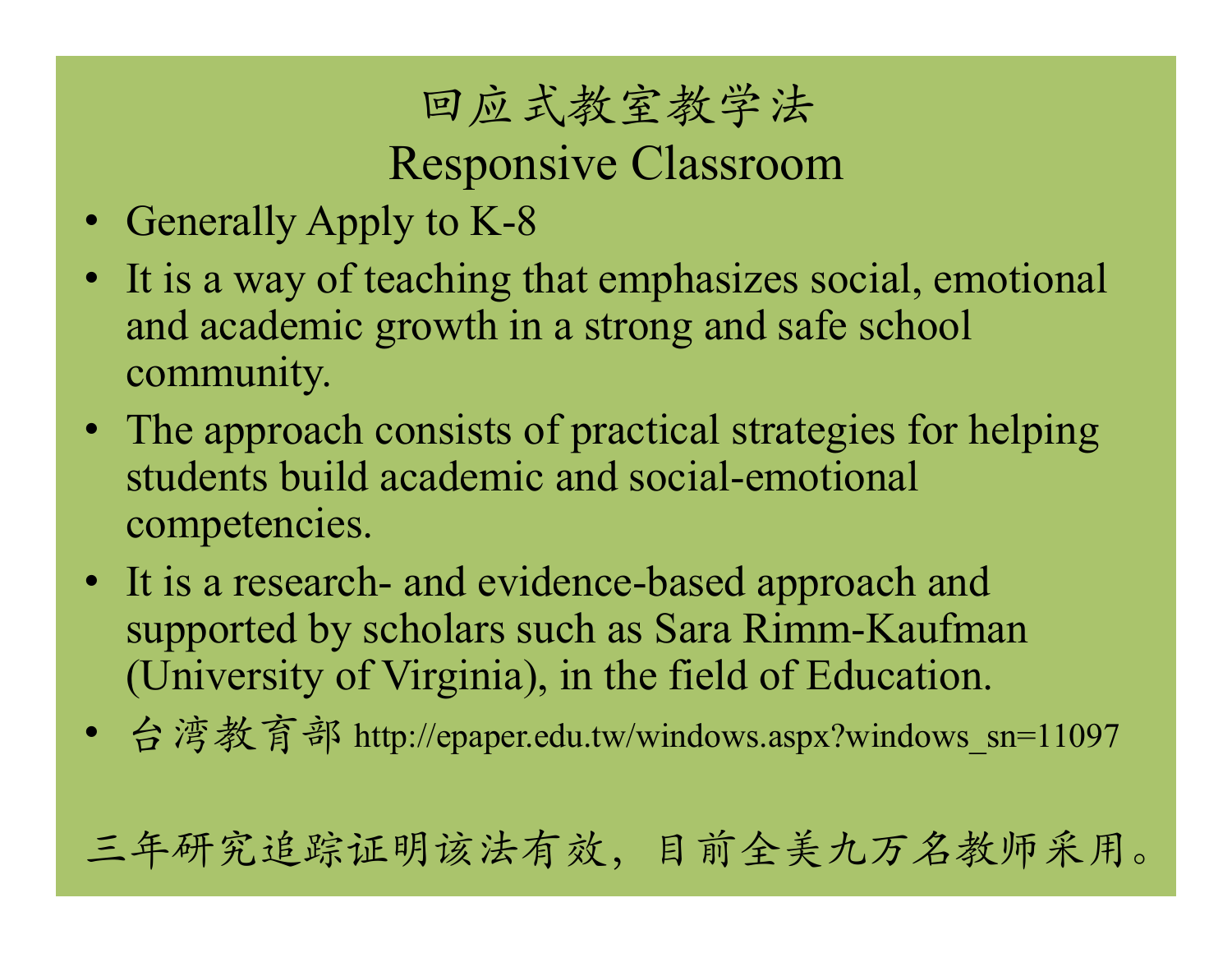### 回应教室教学与外语教学

Practical Strategies:

- Scaffolding instruction and language development
- Declarative sentences
- Community building
- Student-centered

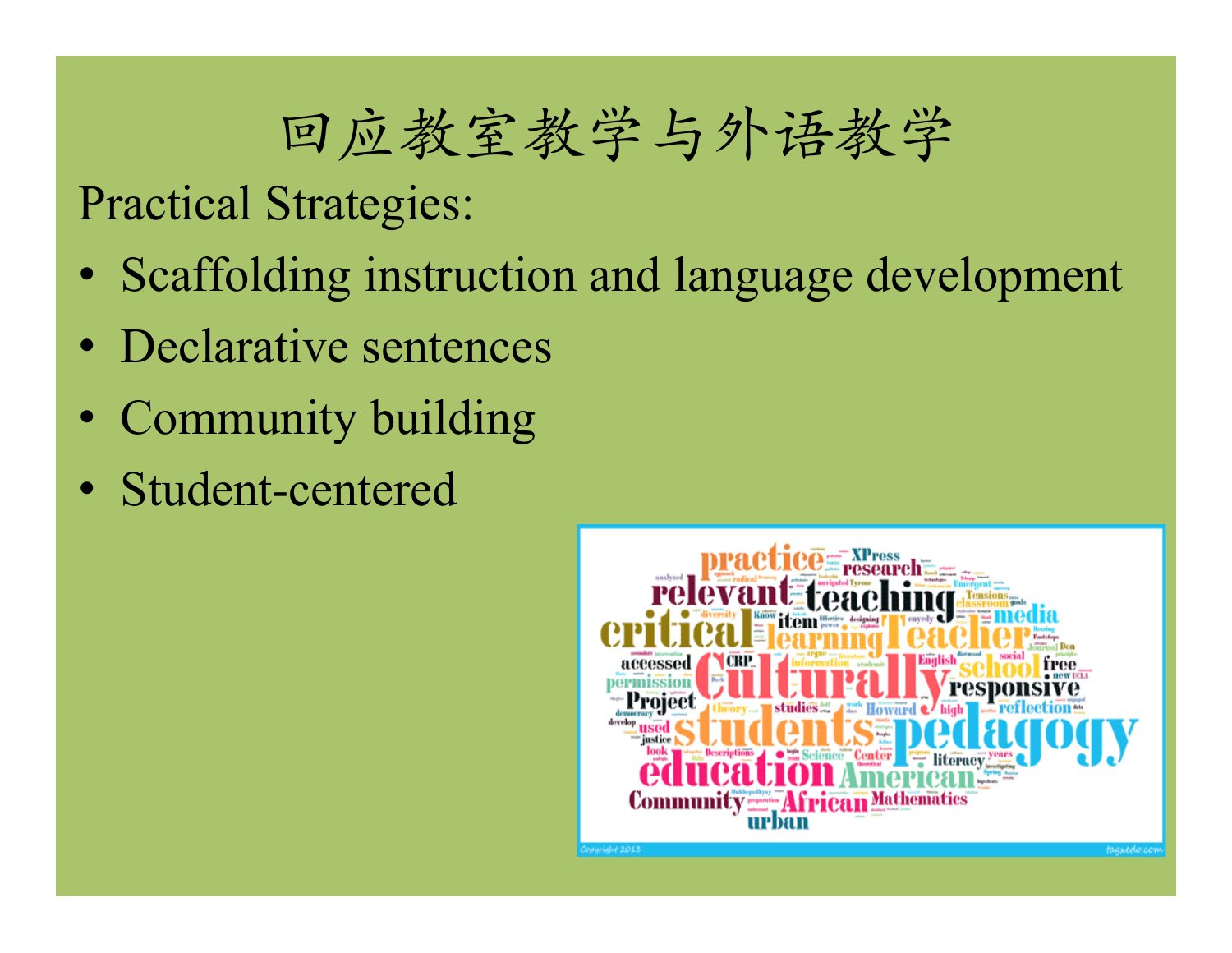### Morning Meeting (晨间交流)1

- 各种不同的问候形式
- 1)认识同学 2)互相熟悉 3) 练习听说能力 例子:



 $R_{\rm eff}$  as a set  $\sim$  374  $\mu$  m  $\sim$  374 $\mu$  pixels 9/23/14  $\mu$  pixels 9/23/14  $\mu$ 

- 简单到复杂
- 重点: 明确的教师示范以提供学生学习策略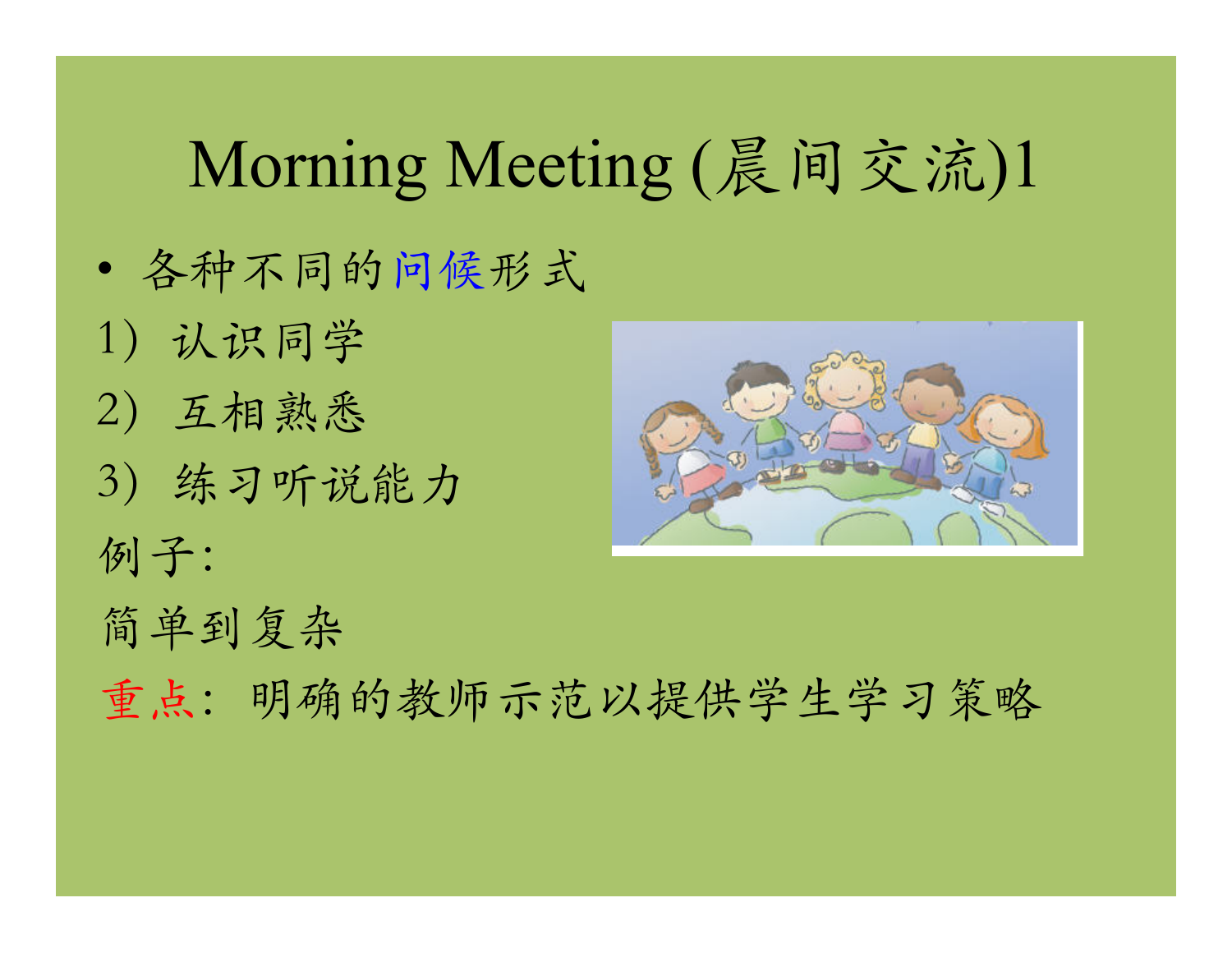### Morning Meeting (晨间交流) 2

• 分享时间

- 1)日常⽣活琐事
- 2)爱好、出游
- 3)功课内容

4)语法练习

重点:训练沟通、鼓励互动、培养用汉语总 结的能⼒、结合语⾔和真实语境来加强群体 的概念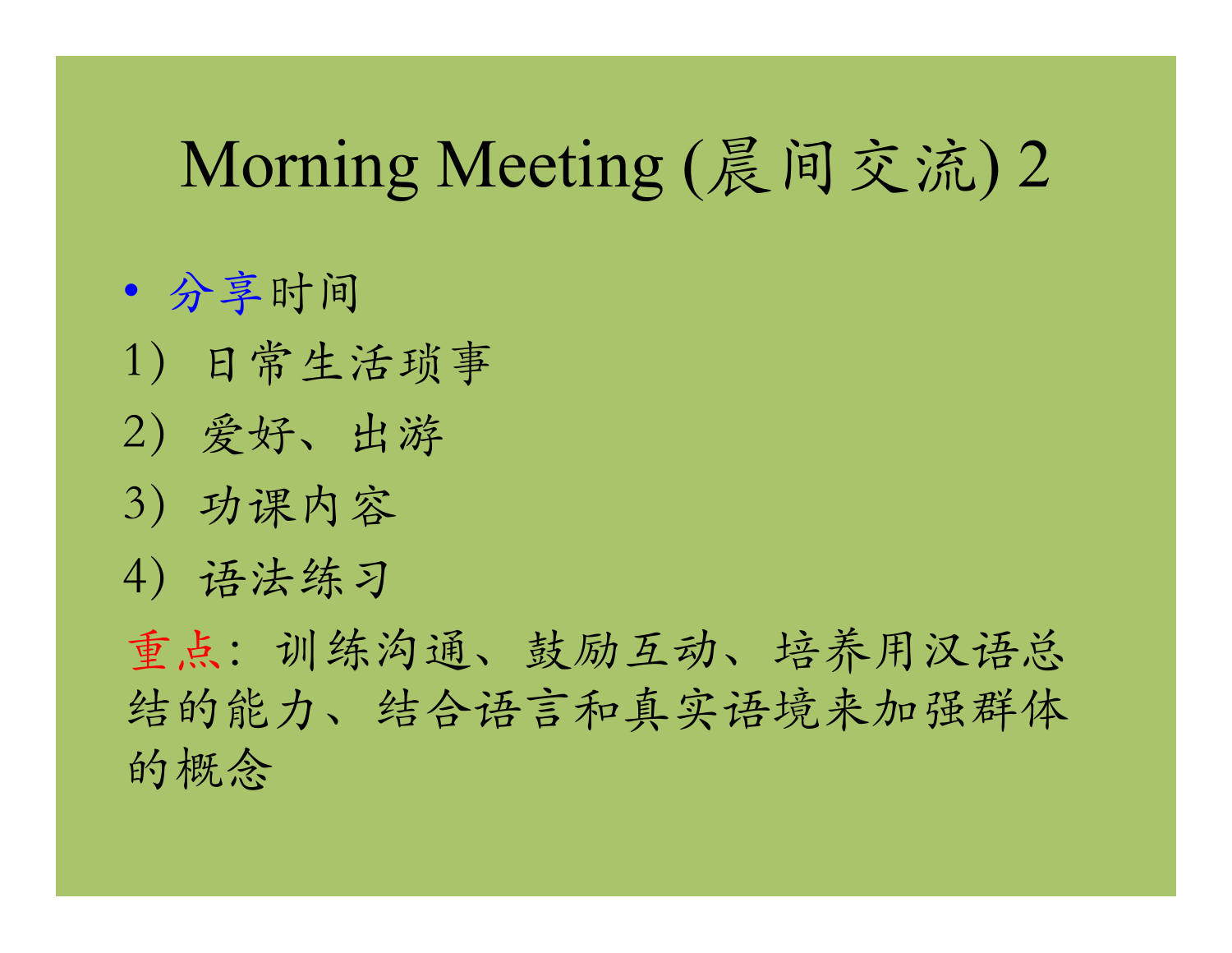分享的参考案例一

#### 语法点练习

Time duration了与是……的句型的结合使用

- 1. 教师先问学⽣,你认识你最好的朋友多长时 间了?
- 2. 学⽣轮流回答,确定语法正确
- 3. 然后指定两个到三个同学来让同学发问
- 重点:强化学⽣的参与感和成就感,减少少数 ⼈独占讲话时间的现象。

了解沟通的重要,进行自行改正。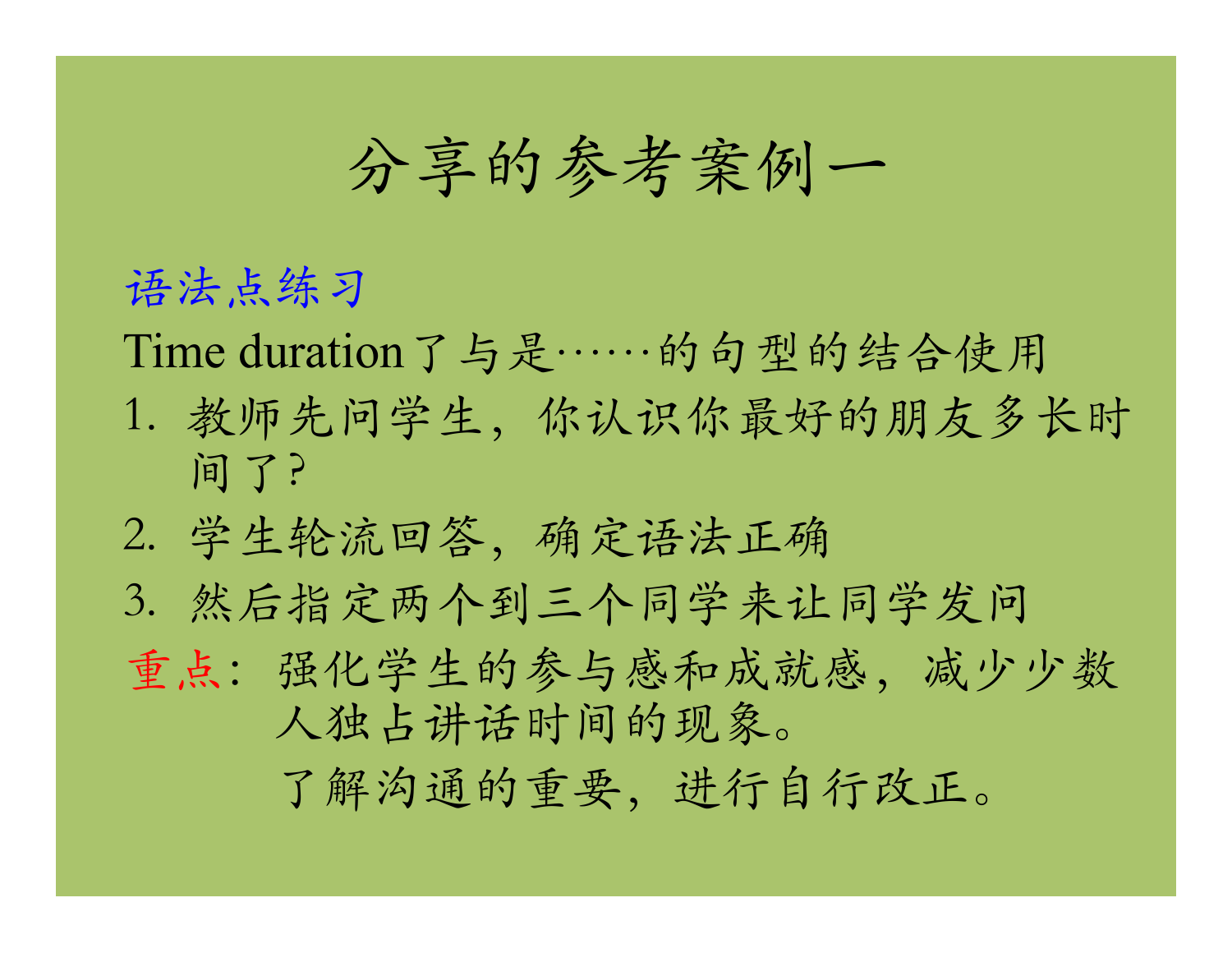### 分享的参考案例二

课文题目练习

中国人的姓名,课后作业要求学生模仿课文形式 自选写他国⼈的姓名。

1. 在问候以后教师要求每个学生说自己的文章题 目是什么。

2. 指定一两个主题不同的学生为让其他同学发问 的对象。

重点:调动学生自己对主题产生兴趣和好奇心, 培养学生问问题和发现问题的能力。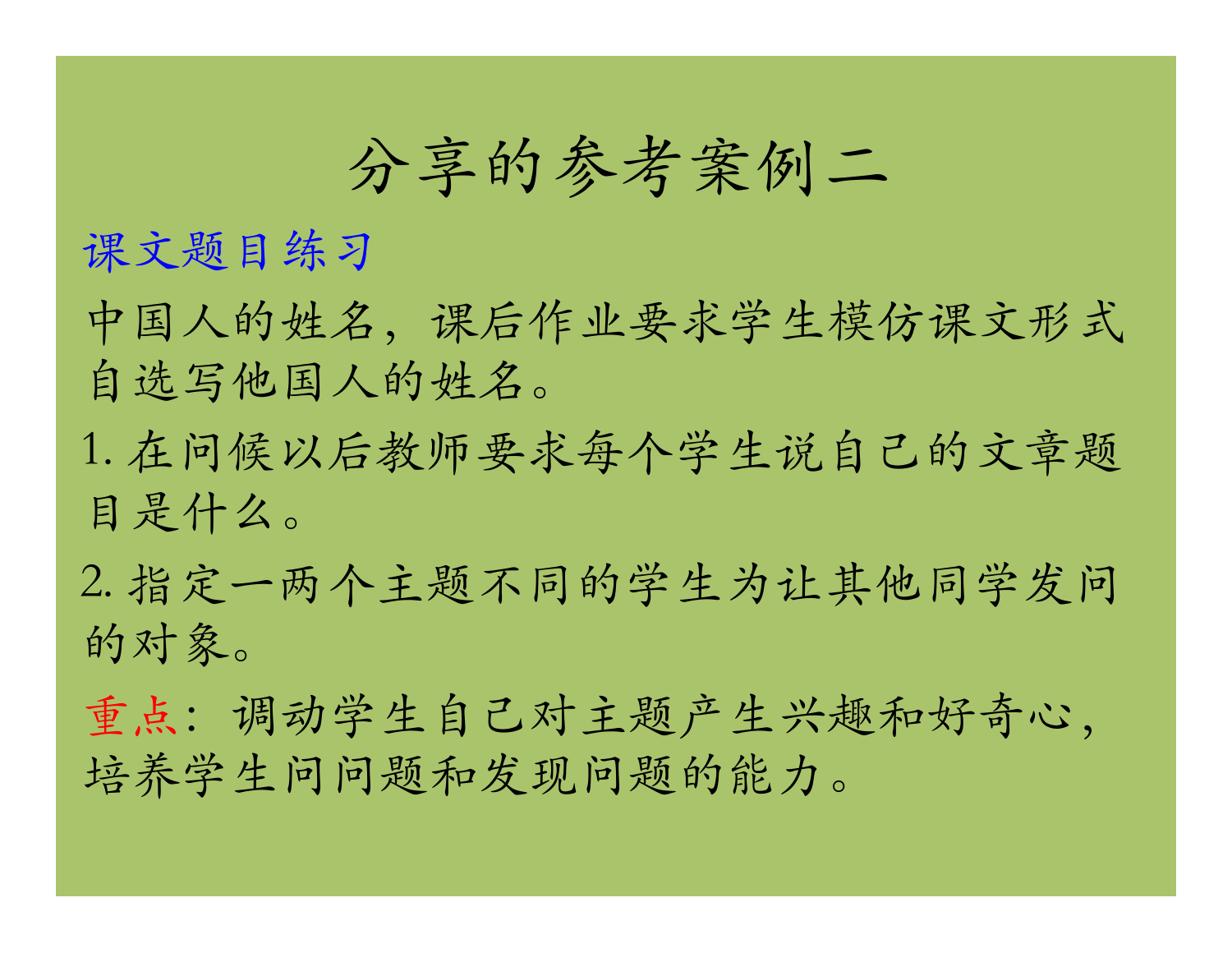## Morning Meeting (晨间交流) 3

- 晨间课程主旨(morning message)
- 1) 介绍今日课堂的教案
- 2) 复习上⼀次的教课内容
- 3) 根据课文内容,提出问题和想法
- 4) 复习汉字阅读

重点:培养学生问问题的能力,以及运用高层次 思维的能力,强化学生的参与感。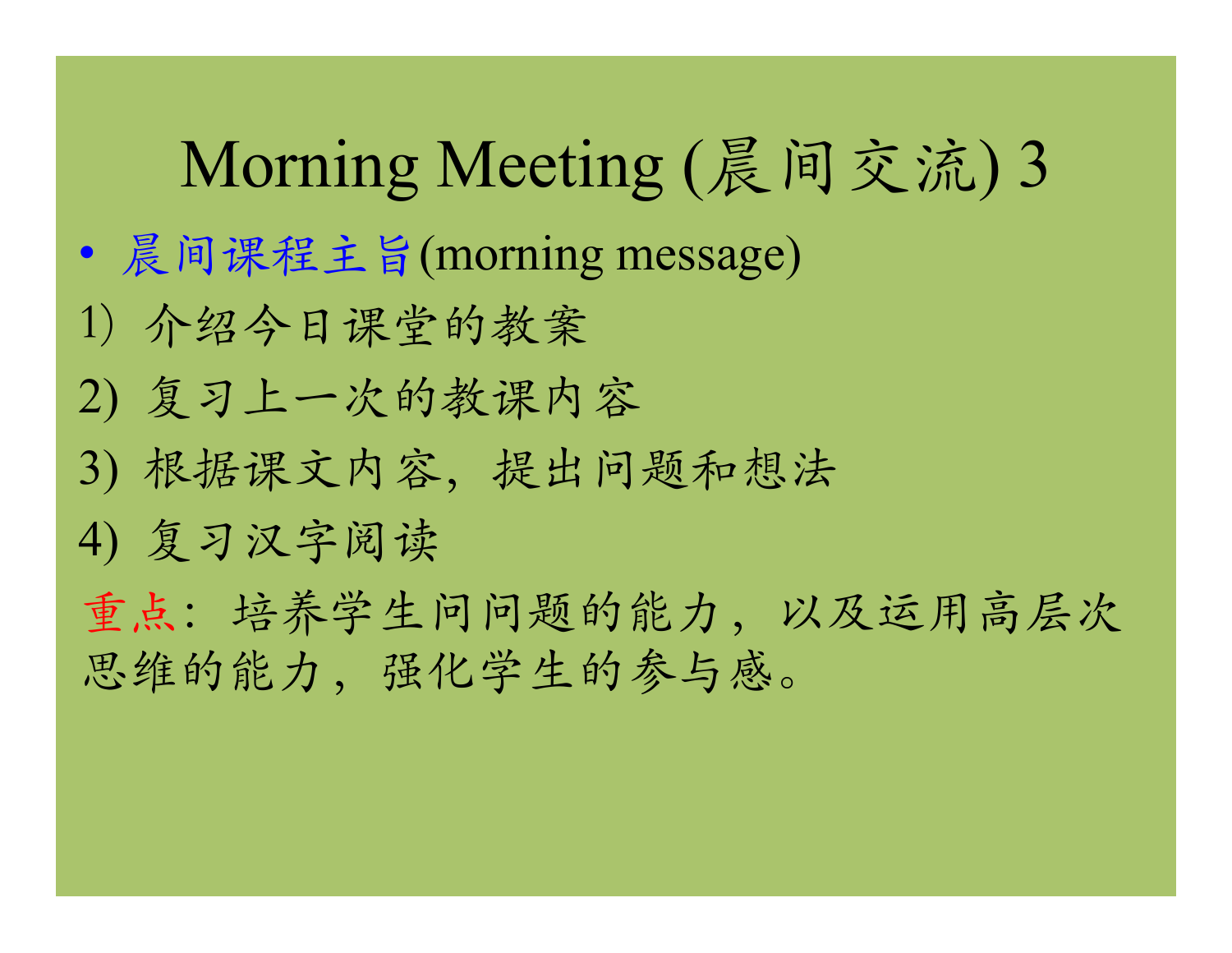## 晨间课程主旨的参考案例一

### • 教材:中⽂听说读写

1)分小组熟读对话

2)依课⽂把全班分成对话角⾊的组数,⼀组扮 演一个角色。然后问学生当日的情绪,比方说, 累、高兴、紧张或者不高兴。依情绪来朗读说话 ⼈的对话。

3)指定每个同学都得依对话内容问同学问题。 问题的范围不拘,不一定得是机械性的课文理解 问题。

重点:培养学生问问题的能力,以及运用高层次 思维的能力,加强认汉字的能力。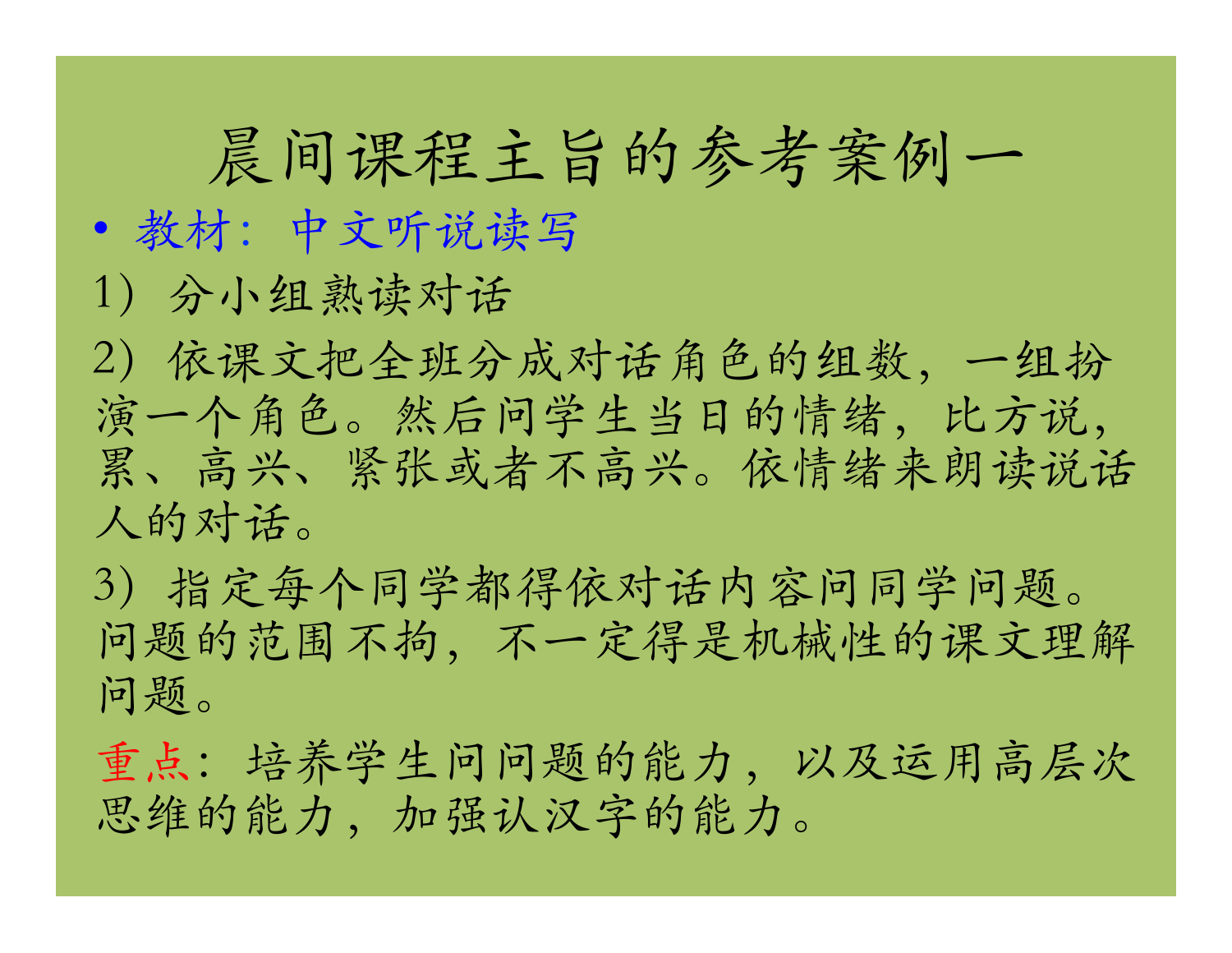### 晨间课程主旨的参考案例二

- 教材:中⽂听说读写
- 1)教师依课⽂内容,另写⼀份叙述⽂,并在其中加填 空。例如:
- 王朋今天觉得(),因为(),李友问他()……
- 2)两到三⼈⼀组,⼀起讨论填空该写什么?
- 3) 一组选一个同学上黑板填写答案。

4)写完核对之后,拿下叙述⽂,要学⽣回到小组,互 相讨论把当课课文的对话写成一个简单的叙述文,要求 用汉字写, 强调用连接词, 如: 先、然后、最后、虽 然….但是….等等。最后收上来。

重点: 鼓励真实的互动, 练习汉字, 培养组织能力, 对 课⽂有个全面的了解。